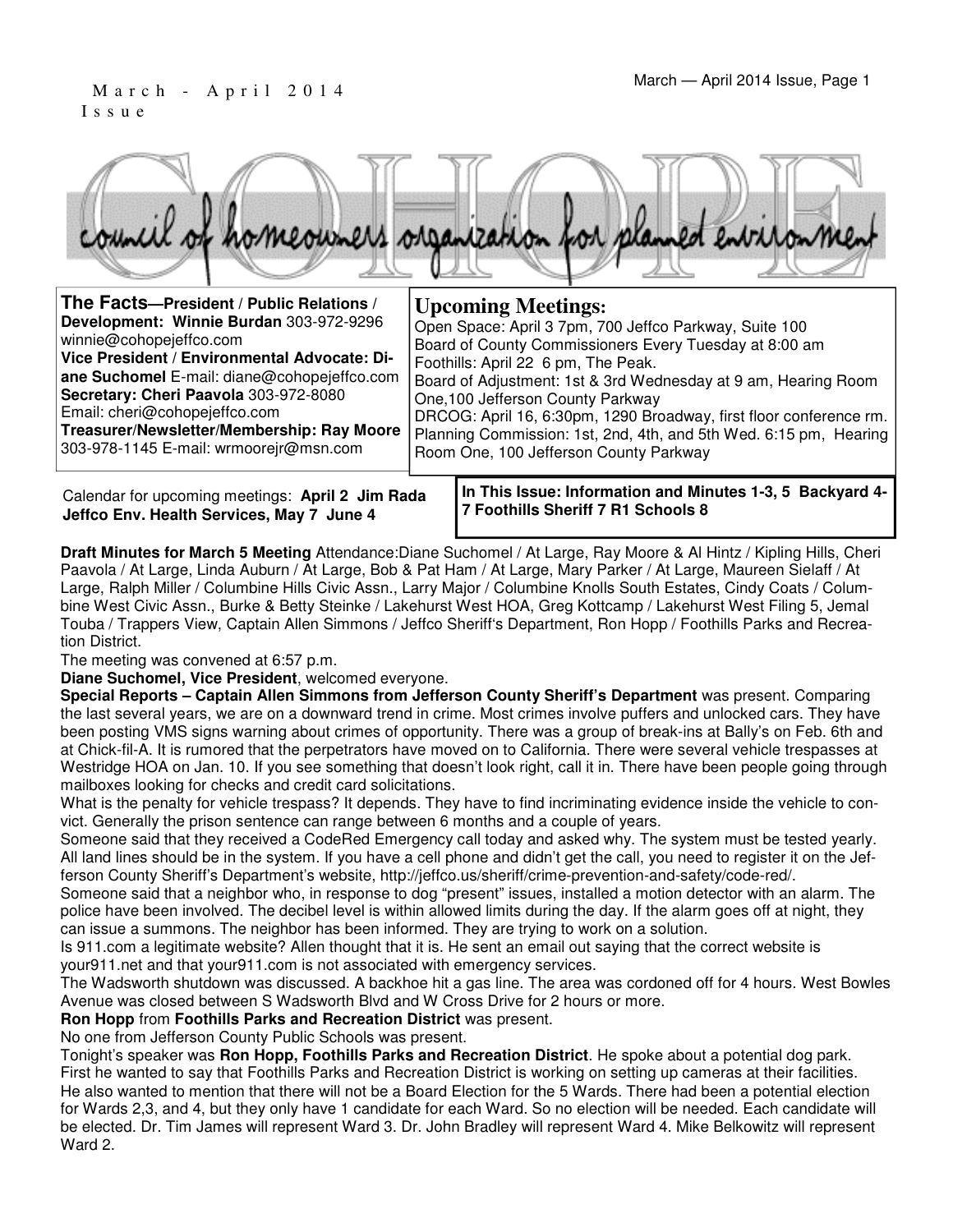We were asked to have a dog park in our District. But first he wanted to mention that they do not have the resources to build a dog park.

In 2009 a group raised funding for a dog park, but the location received too much push back from the community. So the grant money was returned.

Foothills Parks and Recreation District has reached an agreement with Ken Caryl which allows residents to go to The Ridge and get in district rates. Ken Caryl pays the difference. Based on this new agreement, a new dog park was proposed for the Sledding Hill Park. It is used a lot in winter but not so much in the summer. The Sledding Hill Park is at Ken Caryl and Kipling.

They have identified 2 concept areas. The dog park will be fenced and dogs will be allowed to run free. The State requires that dog parks have a source of water, a source of shade, and a double gate. The soonest the dog park could be built is 2015.

The process would start with the County Commissioners. Yellow signs would have to be posted. There would be hearing and public meetings. It would cost between \$125,000 - \$150,000. More information can be found at

http://www.ifoothills.org/pdf/parks/Public Meeting Presentation 2014-02-12.pdf.

The following are some of the issues brought up. Could a child sledding run into the fence? What about contamination from dog feces on the sledding hill. Concept A is too close to the nearby neighborhood. Ron should expect a lot of opposition from that neighborhood. Why not look at something near the Meadows Golf course. What about Ferringer Ranch? It is still a possibility.

Have there been any conversations about a Shooting Range? No.

On Aug. 9th, they will rebuild the playground at The Ridge. The Church of Latter Day Saints will help.

On May 10th, they will build a Disc Golf course at Ferringer Ranch. The Church of Latter Day Saints of Lakewood will help.

They are presenting the Clement Park Master Plan tomorrow night. They have started to look for funding. Clement Park is 27 years old and very tired.

Safety signs need to be put up at the playground at Lakehurst West. There have been a lot of people speeding in the area. Safety signs are provided by Roads and Bridges. They have not responded to request. Ron will try to help. The Kiosk / Bulletin Board needs to be reinstalled at Harriman Lake. Ron will look into it.

There has been an increase of vandalism and graffiti. Some districts have rangers. Foothills Parks and Recreation District does not.

Expect a mill levy on the Nov. 2014 ballot. They would like to speak to us this fall.

Reports from Officers

Roll Call was taken. We had 16 members present and we have a quorum.

**Winnie Burdan, President**, was not present.

**Ray Moore, Treasurer,** was present. We have \$1,602.39. Notices for Dues will go out soon.

**Cheri Paavola, Secretary,** was present. The Minutes for Feb. were approved.

**Diane Suchomel, Vice President,** was present. Winnie said that John is recovering slowly. Bette Peterson had a stroke in Feb. She is recovering at home.

HOAs need to register annually at http://planning.jeffco.us. They use the information to determine to whom to send community notices.

There is a Community Meeting on Mar. 11th on the Quincy Lake Use Area A. They want to rezone the area for mixed use - commercial and residential. The meeting will be at The Rock of the Southwest Church at 6:00 - 7:00.

The County Commissioners Hearing for 10251 W. Bowles Ave rezoning to mixed use neighborhood is on the 18th. Although it may be delayed. The property owner asked the Planning Commission for Mixed Use - N zoning (Neighborhood level zoning ). He made no mention of an apt building during that hearing. Planning commission members unanimously approved his request. The rezoning case is on the BCC agenda for 3/18, but there is a sentence in that part of the agenda saying they will ask for the case to be continued indefinitely. .

There is a ODP change request for Alkire, north of Bowles. They want to build a Mini-Warehouse Storage building. There is a change to Zoning Residential Section 2 Subtext Q. The meeting will be Mar. 26th. The change pertains to private marijuana parties. On Apr. 15th, there is a county meeting that addresses cultivation.

Someone just had furnace issues. It was 2 months past warranty. The repair person said that Lennox furnaces were the 2nd worst built. He also mentioned that now he could park his commercial vehicle in his driveway. The person responded that that was not allowed in Jefferson County. The repair person claimed that he got Zoning to allow it. He was advised that he should call Planning and Zoning.

**Old Business** Ray Moore rented Shelter 6 at Clement Park for the August picnic.

**New Business** None.

**Announcements** None.

We adjourned at 8:19 p.m. - Cheri Paavola, Secretary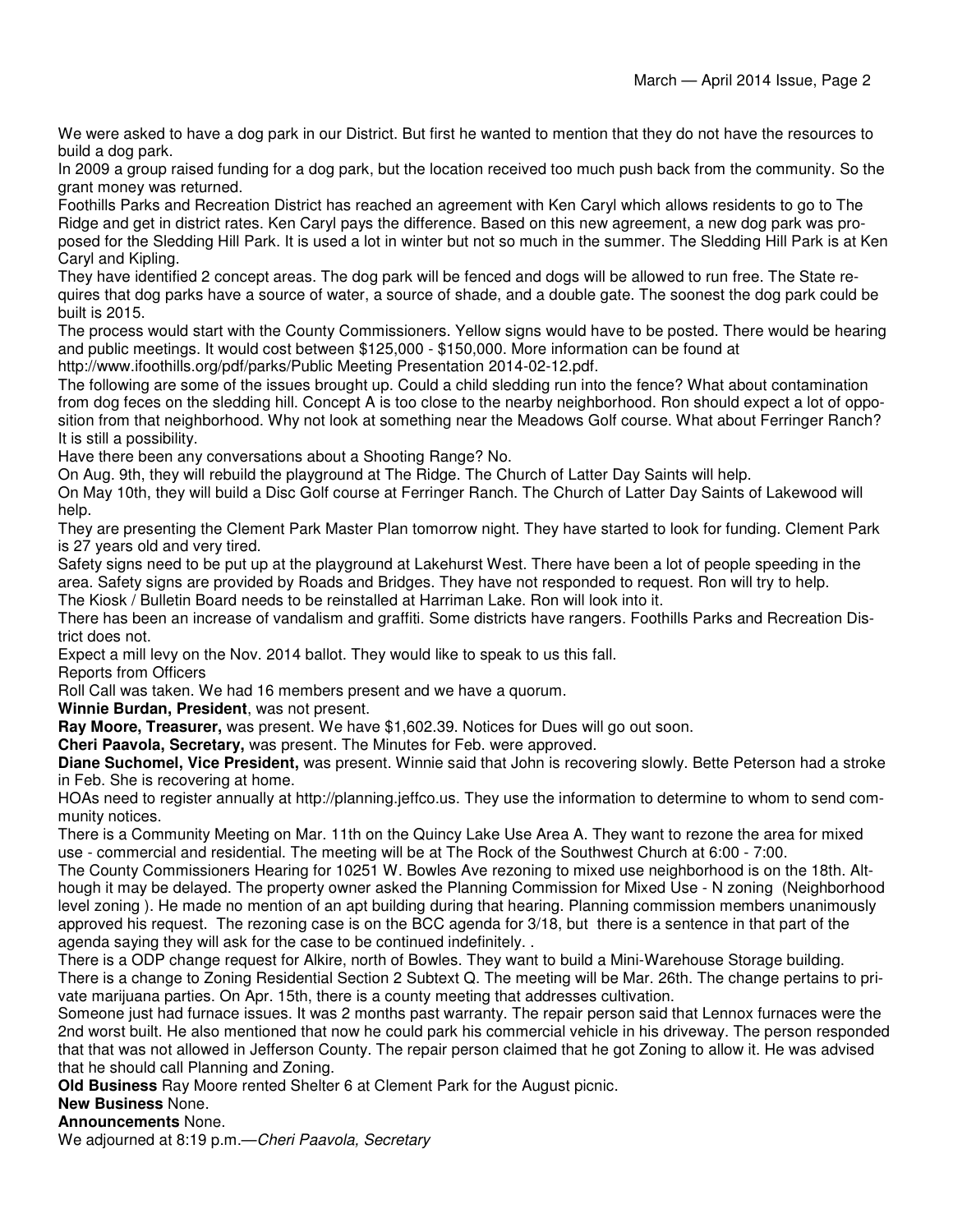| <b>COHOPE Treasury Activity: February 2014</b> |         | In early Feb. 2014 FEMA released new Flood Insur-                |
|------------------------------------------------|---------|------------------------------------------------------------------|
| <b>Beginning Balance March 5, 2014</b>         | 1602.39 | ance Rate Map(s) for this area. If you have any creek,           |
| <b>Deposits</b>                                | 0.00    | drainage or body of water within your subdivision it             |
| Withdrawals                                    | 28.91   | would be a good idea to go to FEMA's website                     |
| Dues mailout \$20.58                           |         | https://msc.fema.gov put in an address near the drain-           |
| April newsletter \$8.33                        |         | age/creek/body of water in your area and follow                  |
| <b>Ending Balance April 2, 2014</b>            |         | 1573.48   through by viewing the map near that location. You can |
| W. R. Moore, Treasurer                         |         | manipulate the map by zoom in/out, etc. and can print            |

a portion of the map or digitally save a portion for your reference. The website also has the option of buying a copy of the map.

"FEMA Map Service Center—https://msc.**fema**.gov/ Federal Emergency Management Agency Now Available! Know your local flood risk by viewing and downloading your community's Flood Risk Products (FRPs) from FEMA's Map Service Center (MSC)." - Diane Suchomel

**COHOPE's Spring-time Adopt-a-highway trash pick up** for our adopted section of W Bowles Ave between S Simms St and C-470 will be on Saturday, April 19. (If rained/snowed out that day, then it will be the following Saturday at 8:30 a.m.). We'll meet at 8:30 a.m. in the parking lot of West Bowles Community Church. If you haven't already signed the County's required waiver and want to participate, then please sign the County's waiver form at our April 2 meeting. Thank you for continuing to help with our community service project.

| <b>BUDGET 2014</b> |                                | Jan1 Dec 31 | <b>Actual</b> | <b>Budgeted</b> | Jefferson County Planning & Zoning is in                                                    |
|--------------------|--------------------------------|-------------|---------------|-----------------|---------------------------------------------------------------------------------------------|
|                    | <b>Budget Yr</b>               | 2014        | 2013          | 2013            | the process of updating the County's Accesso-                                               |
| <b>Income</b>      |                                |             |               |                 | ry Dwelling Unit (ADU) regulations to allow<br>more flexible options to citizens to have an |
|                    | Bank Account, yr start         | 1833.60     | 1708.23       | 1708.23         | ADU if they meet certain criteria. Staff has cre-                                           |
| Est Dues income    |                                | 620.00      | 660.00        | 620.00          | ated a first draft of the proposed revisions and                                            |
| Est other income   |                                | 0.00        | 30.00         | 0.00            | is soliciting comments from interested parties.                                             |
|                    |                                |             |               |                 | Please submit comments by May 2, 2014.                                                      |
| Total for year     |                                | 2453.60     | 2398.23       |                 | 2328.23 For more information contact me at hguth-                                           |
|                    |                                |             |               |                 | erl@jeffco.us or 303-271-8716. If I am una-                                                 |
| <b>Expenses</b>    |                                |             |               |                 | vailable, you may also contact either Dennis                                                |
| Newsletter/postage |                                |             |               |                 | Dempsey (ddempsey@jeffco.us, 303-271-                                                       |
| est. $$10 / month$ |                                | 100.00      | 82.51         | 120.00          | 8734) or Christiana Farrell (cfarrell@jeffco.us,<br>303-271-8740).                          |
| PO box             |                                | 54.00       | 54.00         |                 | 54.00 Overview of Accessory Dwelling Unit Regula-                                           |
|                    | Picnic / Xmas Expenses         | 250.00      | 204.02        | 250.00          | tion Revisions-An Accessory Dwelling Unit                                                   |
| Booth + Shelter    |                                | 190.00      | 125.00        |                 | 175.00 (ADU) is an additional dwelling that can either                                      |
| Website            |                                | 104.76      | 89.10         |                 | 83.88 be added to an existing single family detached                                        |
| Other*             |                                | 50.00       | 10.00         |                 | 50.00 dwelling, or built as a separate accessory                                            |
| Total for year     |                                | 748.76      | 564.63        |                 | 732.88 structure on the same lot as the primary dwell-                                      |
|                    |                                |             |               |                 | ing. These types of structures are often called                                             |
| Est $+/-$ for year |                                | -128.76     | 125.37        | $-112.88$       | "granny cottages." To be considered an ADU,<br>the unit has provisions for an independent   |
| Est                | Jan. 2014                      | 1704.84     | 1833.60       | 1595.35         | kitchen, and must be clearly subordinate to the                                             |
|                    |                                |             |               |                 | main dwelling.                                                                              |
|                    | $*$ Canisa Calarada ranart faa |             |               |                 | Currently, to qualify for an ADU a property                                                 |

\* Copies Colorado report fee

owner must prove at a Board of Adjustment hearing that the ADU will only be occupied by a family member, the property is a minimum of one acre, and adequate water and sanitation is provided. See the Draft regulation changes for all change proposed. Please note that the regulations are being moved from Section 4 to Section 5 of the Zoning Resolution, so Section 4 will only show deletions. The three major changes proposed are as follows.

The intent of these regulation changes is not to double the density allowed in an area, or to allow the ADU to be sold off as an independent unit. The intent is to create more housing options for Jefferson County citizens. This would allow some citizens to age in place by having a second unit for perhaps a caretaker or grown children.

Public Meeting Information—Wednesday, April 23, 2014, 6:30pm - 8:00pm Lookout Mountain Room Jeffco County Administration and Courts Building, 100 Jefferson County Parkway,Golden, CO

Wednesday, April 30, 2014, :30pm - 8:00pm, Evergreen Fire Protection Distric,1802 Bergen Parkway, Evergreen, CO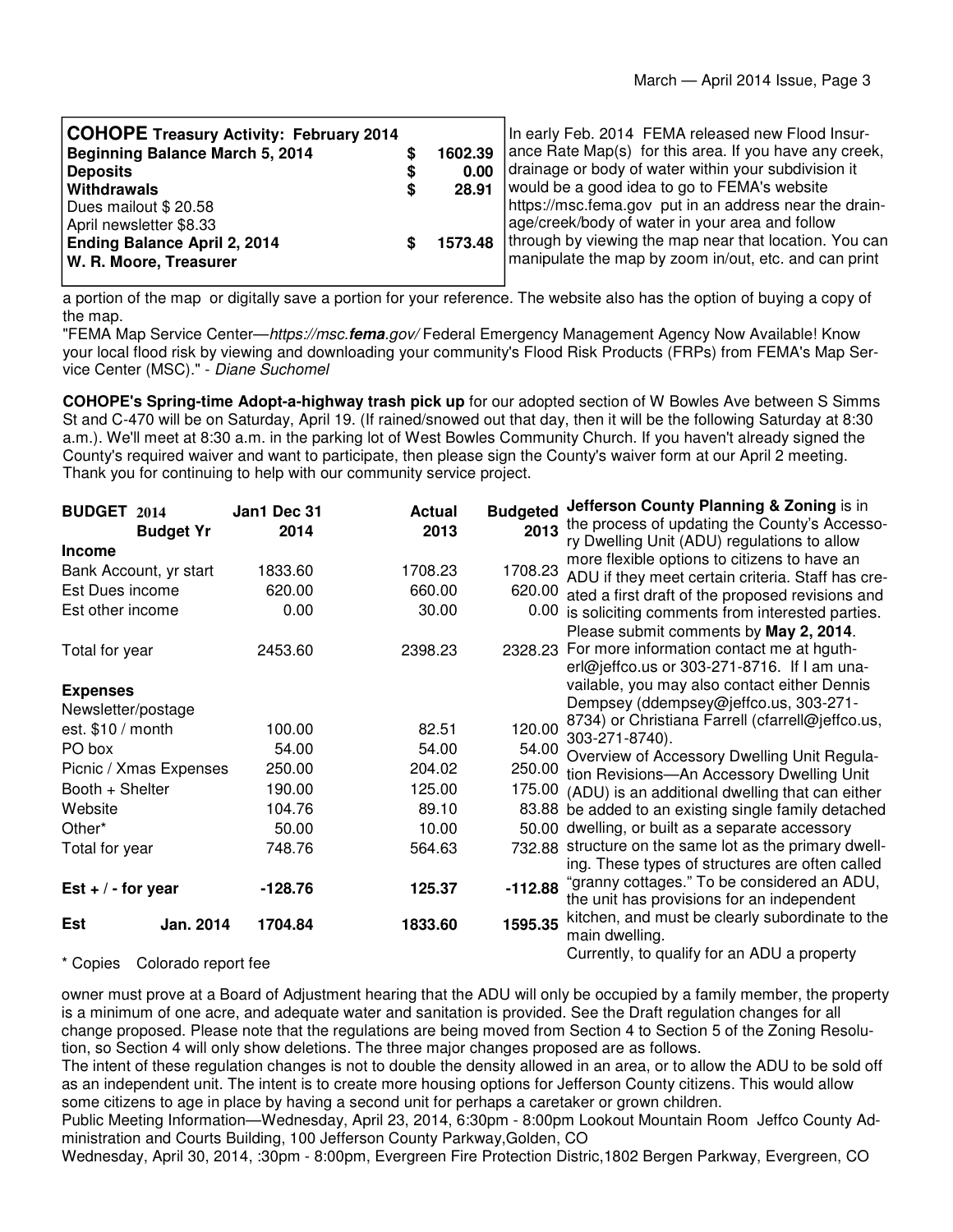# THE BACKYARD

### Columbine Hills News

**January 2014 Board Meeting** There were 4 board members and 3 homeowners in attendance.

Treasurer Report: Bills for the December Holiday Hayride and Colorado Lasertype have been paid.

Old Business A second entrance sign for Columbine Hills is still in the discussion stage, especially where to locate the sign. If anyone knows of a contractor that does engraving let the Columbine Hills Civic Association know.

It was estimated that approximately 150 residents participated in the Holiday Hayride. A special thanks to Robert's Deli for donating several gallons of hot chocolate. It was greatly appreciated.

New Business Due to lack of a quorum, minutes of the October and November meetings could not be approved. There were no meetings in December and January. Homeowners in attendance discussed concerns and welfare about some residential property.

Of concern to several residents is a situation that falls under the category of what could be classified as a "Nuisance." This situation may fall under the Jefferson County Zoning "Noise Abatement Policy" of which the Sheriff's office is the Policy Custodian. It was also noted that all Covenants in the 10 filings in Columbine Hills have what is called a

"Nuisance" clause. The Columbine Hills Civic Association will be sending a letter to the homeowner regarding the situation.

Mailings for the annual membership drive were sent and many residents have already received them. Deputy Jeremy Mayns will be our liaison with the Sheriff's office for the year 2014.

There will be only one Dumpster Day this year. Discussion is open on whether to hold it in April or May. There will be no fall Dumpster Day.

Shrubbery over the sidewalk (forcing you to walk in the street) and vision clearance problems at STOP signs and intersection are still a problem. Per suggestion from Jefferson County Road and Bridge, the Columbine Hills Civic Association will be sending reminders to residents to take care of the problem. If not taken care of the addresses will be forwarded to Jefferson County Zoning. Kudos to those residents that already have trimmed their shrubbery.

Meeting adjourned at 10:45 a.m.— Randy Montgomery, Secretary

### **Columbine Knolls South II REVIEW**

From **President's Corner** Hello everyone. It has been a cold winter, indeed. However, for those of us who like to play in the snow, it has been an amazing year and who could argue that we really need the moisture for our trees, plants and reservoirs.

I am pleased to announce the slate of officers for the 2014 Columbine Knolls South II Board of Directors. Jennifer Blake has accepted the position as Vice President, Debbie Opperman, once again, will be our Treasurer and Robert Sudar has accepted the position of Secretary and I will be your new President. The ACC Committee will be chaired by Bob Pellegrini with Steve Kalney and John Schutt as committee members. Bob Pellegrini will chair the Landscape Committee and I will chair the Welcome Commitee and we have a good quorum of volunteers for the Social Committee. Thanks to all the Board and Committee members for their willingness to volunteer and their dedication to make this a better place for each of us to live!

This is the time of year that the CKSII Board of Directors interviews and selects the newsletter carrier for our community newsletter, The Review, for the upcoming year. Applications were received from Abbie Brouillet, and Lauren Adams. As both of these young ladies proved to be well qualified to do the job, the decision on who to hire was no easy decision for the Board! After considerable discussion, the Board decided to hire Abbie Brouillet. Congratulations to Abbie and we are confident that she will do a great job of delivering The Review to your home each month. A special thank you Lauren Adams who applied and to her parents who accompanied her to the meeting! I am continually impressed about the great kids we have in this community.

The next CKSII HOA sponsored event will be the Community Garage Sale on June 7-8. This is a great time to clean out your garage and closets and make a little money at the same time!

Hope to see you at the next CKSII HOA meeting on Tuesday, April 8th at 7 p.m. in the library at Coronado Elementary School. .- Jon Brouillet, President CKSII HOA

From **Board Meeting Minutes** – February 11, 2014 :President Jon Brouillet called the meeting to order at 7:00 pm. HOA Board members Jon Brouillet, Debbie Opperman, Jennifer Blake, John Schutt, Bob Pellegrini, Steve Kalney, and Robert Sudar were in attendance along with Roger Borcherding and Darcy Borcherding of DARCO Property Management. Also in attendance were 4 homeowners.

NEWSLETTER DELIVERY CANDIDATE SELECTION:The HOA board met with candidates for the newsletter delivery person. Abbie Brouillet and Lauren Adams were the candidates. The HOA board members, excluding Jon Brouillet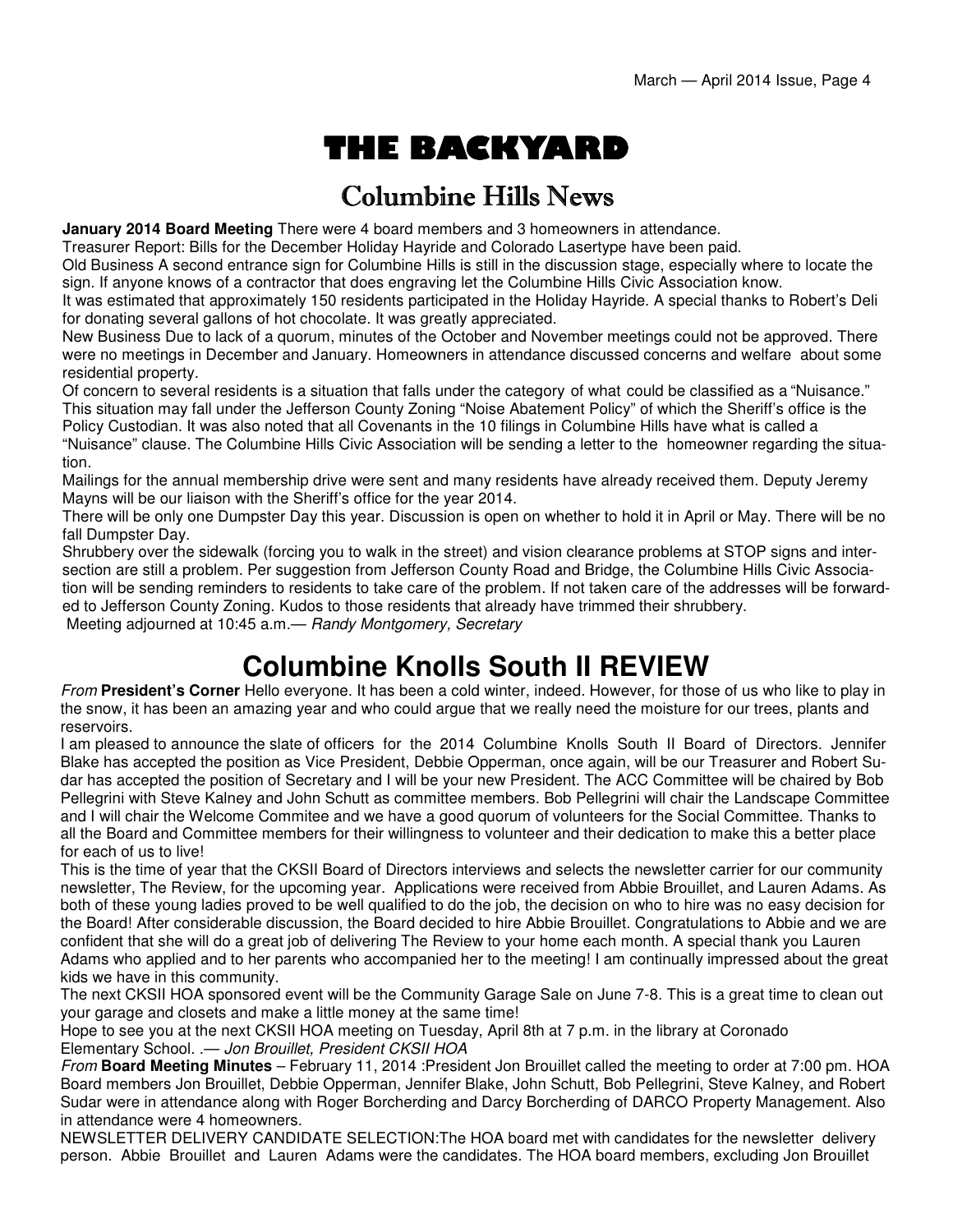who recused himself, interviewed the candidates. Abbie Brouillet was selected by a majority vote.

Debbie Opperman reported the HOA currently has 280 members. There were 5 home sales that were not new members and Roger assisted Debbie in researching. Jennifer has created a query in the MLS site to identify home sales. She will send the results to Jon and Roger.

ACC COMMITTEE: Bob Pellegrini reported 5 ACC requests. All were approved with 0 in pending status. Applications were for 2 paintings, a fence, a roof, and a garage door. Bob will work on setting up a new way for people to drop off requests. Bob wants to see more detail about product, especially for roofs and paint samples. Bob would like to avoid receiving email requests to facilitate actually receiving those samples. There was a question for the ACC about a house on the SW corner of Ammons and Clifton being repainted and did not receive ACC approval.

MANAGEMENT REPORT: Two inspections were conducted since the last Board Meeting. Twenty-six notices were issued by mail. This includes: 10 with holiday light still up as of 2/10; six recreational vehicles; six with visible trash containers; one basketball hoop in street; 1 with tree branches blocking sidewalk, two with trash beside house.

The HOA board decided on the action for a home on Morraine Dr. with a broken fence along Wadsworth. The board voted unanimously that the homeowner was to repair the fence and pay all legal costs and expenses by a set date in May or court action would be taken.

Bob Pellegrini will be the chairperson of this committee this year.

Jon Brouillet is the chair of the committee. He is looking to get a meeting set up with the

committee to begin a welcome basket, including and information package, for new people moving into the neighborhood.

SOCIAL COMMITTEE:Jon is looking for volunteers to be the chairman of this committee.

NEW BUSINESS: Next month, the HOA board will meet with Greg Steward about the covenant renewal process. Jon Brouillet will find a good time for them to meet.

The next HOA Board of Directors meeting will be held on 4/8/14, 7:00 p.m. at Coronado

Elementary.

The meeting was adjourned at 7:52 p.m.

#### Columbine West Civic Association Newsletter

**A Moment With The Board** At the February 11th CWCA meeting the Board conducted business as usual. The Membership Drive will begin in April, look for your membership card to arrive in the mail sometime in March. The budget is set at \$10,437.00. The two largest expenses are \$4,000 alloted to Dumpster Day and \$1,600 alloted for watering and weeding the entrances. Other fees include liability insurance, phone/message service, membership drive, neighborhood school support and other community events. The budget is based on acquiring 382 paid memberships, (plus extra donations) which calculates to 24% participation of Columbine West homeowners. More membership dollars along with community volunteers could secure additional community events. There is one Board position plus the office of Vice Pres. still available. CWCA is in need of more volunteers. Remember if you have any suggestion of ideas, call the voicemail, drop an email, just contact us. Look forward to hearing from the community. Residents are encouraged to attend any monthly meeting. March 11th, 7:00 p.m. at Dutch Creek Elem

## The Leawood Rapporter

From **Leawood Civic Association Minutes February 4th, 2014** The meeting was called to order at 7:00 p.m. In attendance were Mike Shaw, Paul O'Connor, Rhonda Eveleth, Dan Perkins, Heather Hanley and Richard White. Treasurer's Report was given showing slight increase in funds since November, with a total balance in all accounts of \$5,378.79. The web site provider had billed us for back payments due to an expired card in file.

It was proposed and approved to move the LCA Board Election to March's meeting on the 11th due to some candidates and board members unable to attend.

All meetings and event dates were planned out for the entire 2014 calendar year. Most notably the LCA Volunteer Night will be held on April 8th at Leawood Elementary combined with the regular LCA Meeting, the Spring Garage Sale will be May 16th and 17th , and the Spring lean-Up will be on June 7th. An LCA Crisis Planning meeting will be coordinated between the volunteers of that group and then announced later.

The meeting adjourned at 8:20 p.m.

From **Leawood Metropolitan Recreation and Park District Minutes February 5, 2014** The meeting was called to order at 6:34 p.m. by President Kyle Sargent. Members present were: Linda Smith, Donna Snyder, Charlie Campbell, Mibby Luedecke, and Dave Padilla, Parks Manager. Resident, Ike Nelson, was also present.

Public Comment –Ike Nelson had several comments for the Board. He requested a list of projects planned to be sent to him, was concerned about the sidewalk slopping at the west end of the Weaver Park and around the wooden bridge.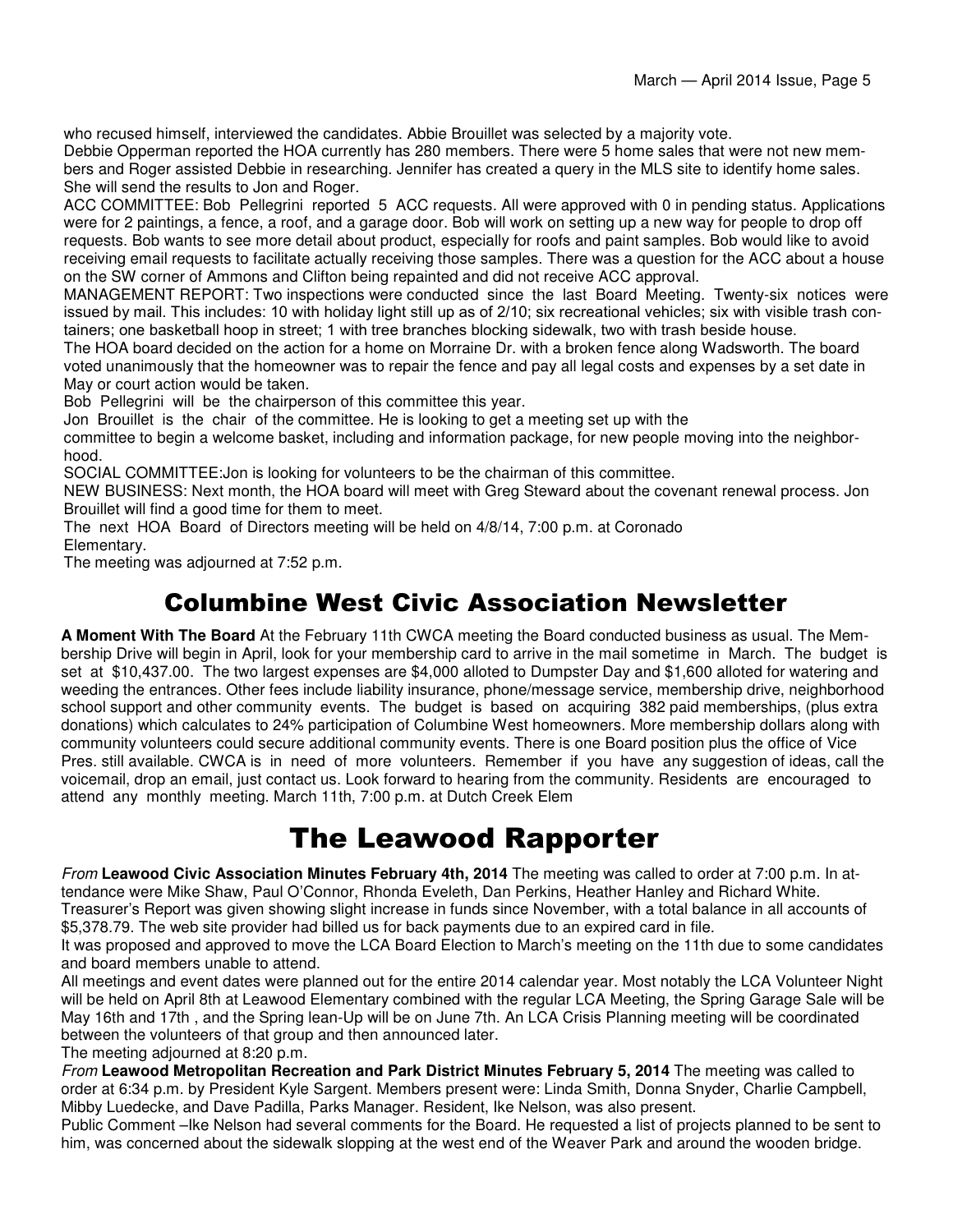We will review these areas and see what can be done. He also mentioned the communication between the Park Board and the Civic Association. Kyle stated anyone was welcome to attend the Board meetings. We have had representatives from the LCA from time to time, but have not had any representatives lately. We publish our minutes in the Rapporter to give information to the whole community as to what is going on related to the parks. Linda reported on the communication she had with Mike related to the January minutes not showing up in the Rapporter. LCA had a change in the secretary position and the minutes were missed last month. Linda, Mike and Colorado Lasertype have currently worked out the procedure.

The Treasurer's report was submitted by Donna. Invoices for the month include: United Site Services, Waste Management, Denver Water, postage, doggie bags, Alpha Page, Horizon, Denver Concrete, Jeff Goode for new pine trees for Leawood Park, Ponderosa Tree Company for moving and installing new pine trees, Dave's invoice, Dave's invoice for snow removal and reimbursement to petty cash. Charlie moved the report be approved and bills paid. Linda seconded and the motion passed. Linda reminded Kyle we have not had any payment from Powered By You for using Leawood Park last year.

Parks Manager Report –Dave reported we have two large trees down in Raccoon Park. He will be taking bids for the removal. Repair to the ATV was done and he is searching for new wear bars for the plow. Snow melt was purchased for some icy spots in Raccoon Park. Snow removal was major project for most of the month. Dave received a thank you from a resident for his excellent work in keeping the walks clean during recent snow events.

Dave and Charlie will be attending a walk-thru with Jacobs Engineering on February 19 related to Southwest Metro Water and Sanitation District's C-Line Intercepeptor Sewer Rehab Project. The east end of Weaver Park will be a staging area for some pipe and equipment while in our neighborhood. (Note: All residents received a newsletter from Platte Canyon related to this project that will run from Wadsworth to Sheridan.) The District is involved only because of the use of our park for staging and equipment. More info will be reported as this project starts.

Ponderosa Tree Company planted two new 16 to 18 feet tall pine trees in Leawood Park. The trees came from the Goode Farm which has property adjacent to Leawood. Ponderosa used their huge spade to remove the trees and replant them in the park. They look great and fit in nicely with the other trees in the area. Dave cleaned the sign in Raccoon Park and took it to Fast Sign for a coat of protective laminate, then reinstalled it.

Correspondence –Donna received a Notice of Application for an Administrative Exception from Jefferson Planning and Zoning related to residence on Chase Court. We had no comment on the notice.

Old Business – 2014 Projects – No action this meeting. Permit access to Platte Canyon for C-Line Interceptor - Kyle is still working on language for the project.

Elections – It was resolved that our District hold a polling place election, if needed for the May 6, 2014 election. Linda's motion was seconded by Donna and the resolution passed unanimously. Linda attended a webinar on 2014 Election information on January 23. We have two board positions up for re-election on May 6. A Call for Nominations is being published in the Columbine Courier on February 5 and February 12. Since we do not have any Tabor issues, we can have a polling place election if we have more than two candidates for election. Self-nomination forms are available from Linda. The deadline for self-nomination is February 28, 2014 by 6:00 p.m.

New Business – Newsletter – Due to the unfortunate situation with our January minutes, Linda talked to Colorado Lasertype about our minute's insertion. We have worked out a plan for the future. We have been offered a special rate if there is too much text from LCA for insertion. Mike stated we will have priority space along with their minutes. Adjournment The meeting was adjourned at 8:15 p.m. — Linda T. Smith, Vice President and Secretary

## WoodBourne

From **Note From the Board President** The February meeting was held on February 19, 2014, at the Woodbourne clubhouse. As winter is ending and spring is around the corner, there are several issues regarding the community and the Annual Homeowners Meeting that were addressed by the Board.

The strong winds that hit the area caused a good bit of damage to the common trees and the common fence. After the insurance adjusters have inspected the damage, our contractor will temporarily prop and brace the fence until warmer weather when final repairs can be made.

We still want to hold a Woodbourne BBQ Pitmasters cook off. We are tentatively looking at the contest being held in the pool parking lot on August 2. The HOA Board would be the judges and we would cook enough meat for the judges, the other competitors, and the rest would go to the neighborhood. Exact details will follow once we determine the interest level. Contact me if you are interested in cooking at this event at Woodbourne.president@hotmail.com. The pool season is fast approaching and this year we will have all new pool chairs and chaise lounges. The tables and

umbrellas will be the same as they weathered the storms better than the other furniture. The gates to the tennis courts are having some issues. We are aware of the problems and repairs have been scheduled. If you are walking by the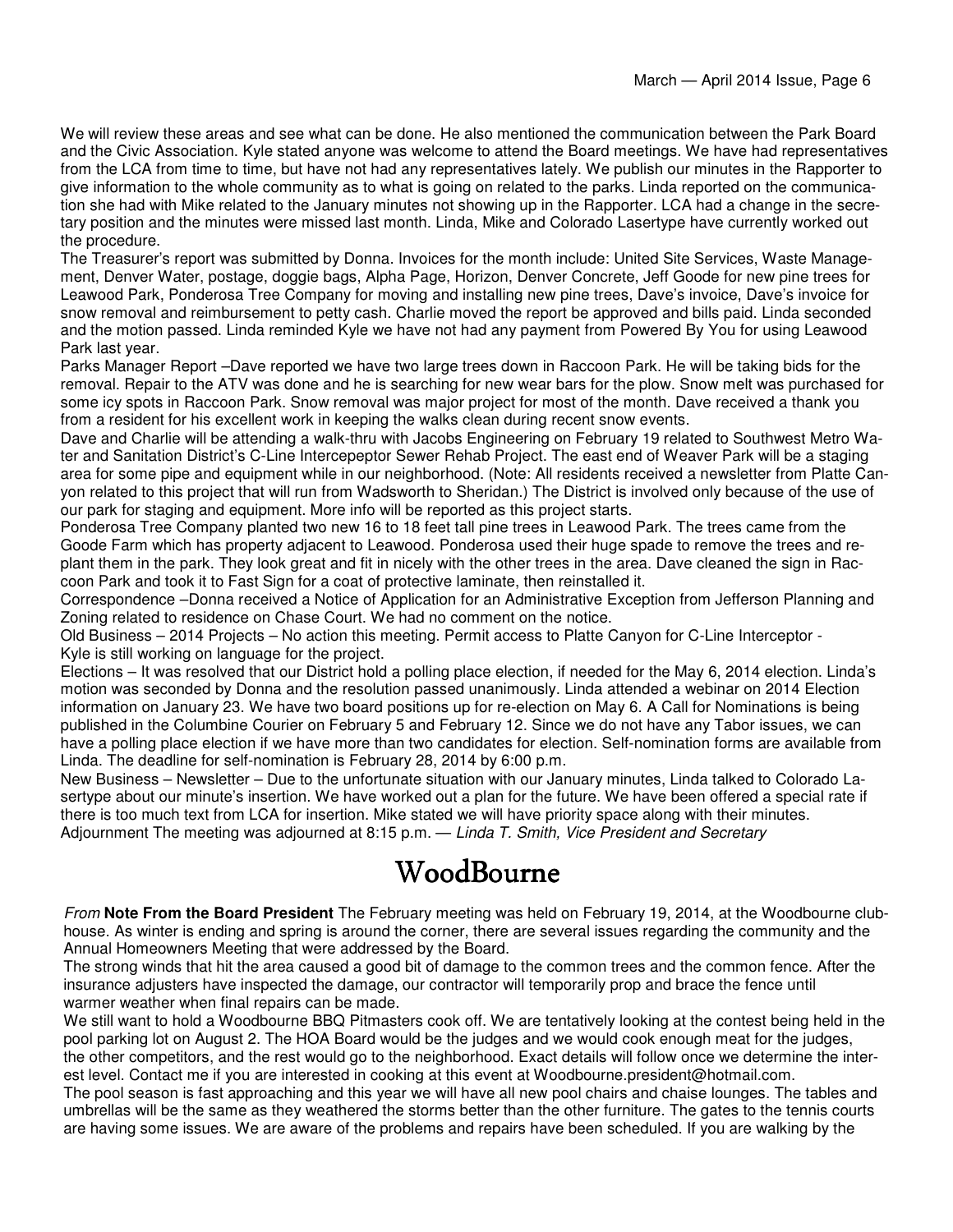courts, please help keep the gates closed.

It's not too early to start thinking about the Annual Homeowners Meeting in April. In the past few years we have had trouble getting enough residents to attend or submit proxies. Please look for your proxy in the mail and we will also be holding several events where residents can obtain and submit a proxy in the next few weeks. It will save time and money if we can hold the meeting as presently scheduled on April 16, 2014. - Jay Hansen, President

## Williamsburg II News

From **President's Message Hello March.** The arrival of longer days as Daylight Savings Time kicks in. Personally, losing an hour of sleep that weekend is worth the additional evening daylight. Don't forget to "spring ahead" March 9th. The Annual Dues Drive continues. Declining revenue from dues combined with a lack of community support and participation is placing several of the HOA sponsored events at risk of cancellation. Please reconsider if you haven't yet submitted your dues payment and again, thanks to all who contribute, supporting the community and the Board's efforts. The Easter holiday arrives much later this year on April 20th. Don't forget to bring the kids out to Eagle Meadows ParkforThe Annual Easter Egg Hunt scheduled for Saturday April 12thbeginning at 10 a.m. Should Mother Nature not cooperate that day, an alternate date the following Saturday, April 19th, has been penciled in.

From **HOA Meeting Minutes for February 4, 2014** Mike Eppers called the meeting to order at 7:05 p.m. In attendance were Mike Eppers, Winnie Burdan, Susan Ganz, Bill Ganz and Sharon Erickson

Treasurer's Report: Susan Ganz reported that a debit card has been set up with FirstBank (tied to our checking account). This will be used to cover bills such as the website monthly charge and items purchased in conjunction with HOA events. Previously these expenses were paid by board members and then reimbursed. Susan also reported that we will need to set aside money to cover mulching materials for the front entrance area and the sign board area. This will help keep the water usage down and protect plants in these areas.

The percentage of homeowners contributing dues has stayed around 42% - based on this number and cost of events, the board will have to reassess which community events continue.

Will request input from homeowners via the newsletter.

2014 dues collected \$3010.00 = 27% or 86 households in Williamsburg II. Balance in checking account as of 2/04/2014 is \$4159.00

ACC Report Bill Ganz reported that he has not had any requests – cold weather and time of year so no surprise.

Historian: Debra White was not able to attend meeting, however, she emailed that all information is up to date.

CoHope: Winnie Burdan, CoHope President, will attend the CoHope meeting for February and will submit an article for the next newsletter summarizing meeting information.

Old Business: Susan and Bill will follow up on necessary repairs need for the signboard at the front of the subdivision. Anticipate that it can be repaired and will not need to be replaced.

New Business: Winnie shared a letter from a neighboring HOA concerning pedestrian and bike trail safety. Reminder to all to share the trails and sidewalks – will put the letter in the newsletter as an insert. Meeting adjourned at 8:30

**Distracted Driving**—By Sheriff Ted Mink—Distracted driving is a dangerous epidemic on roadways. In 2012 alone, 3,328 were killed in distracted driving crashes. It takes 4.6 seconds to drive the length of a football field at 55 miles per hour. It's also how long a driver's eyes are off the road when sending or receiving a text.

Distracted driving is defined as any activity that could divert a person's attention away from the primary task of driving. All distractions endanger driver, passenger, and bystander safety.Common distractions include: Texting; Using a cell phone; Eating and drinking; Talking to passengers; Reading (including maps); Using a navigation system; Watching a video; Adjusting a radio, CD player, or MP3 player



Because text messaging requires visual, manual, and cognitive attention from the driver, it is by far the most alarming distraction. In Colorado texting while driving can result in a ticket without any other traffic violation taking place. Your first cellphone citation will result in a \$50 fine, and \$100 for each subsequent cell-phone violation.

**What Can You Do?** We're glad you asked! At any given moment during daylight hours, over 800,000 vehicles are being driven by someone using a hand-held cell phone. You've already taken the first step by learning about the dangers of distracted driving. The next step is to take a pledge to drive phone-free and turn your cell phone off when you turn your ignition on. If you're a passenger, make sure your driver does the same. You can help save lives.

**To Report a Distracted Driver** Don't put yourself in harm's way or violate any laws to report a distracted driver. If you are under 18 years old, or driving with a learner's permit it is illegal for you to use a cell phone while driving. If possible, pull to a safe location to report a distracted driver or have a passenger make the report. Try to provide a license plate number and description of the vehicle. To report other traffic related concerns please call our KOPS hotline at 303-271-KOPS (5677).